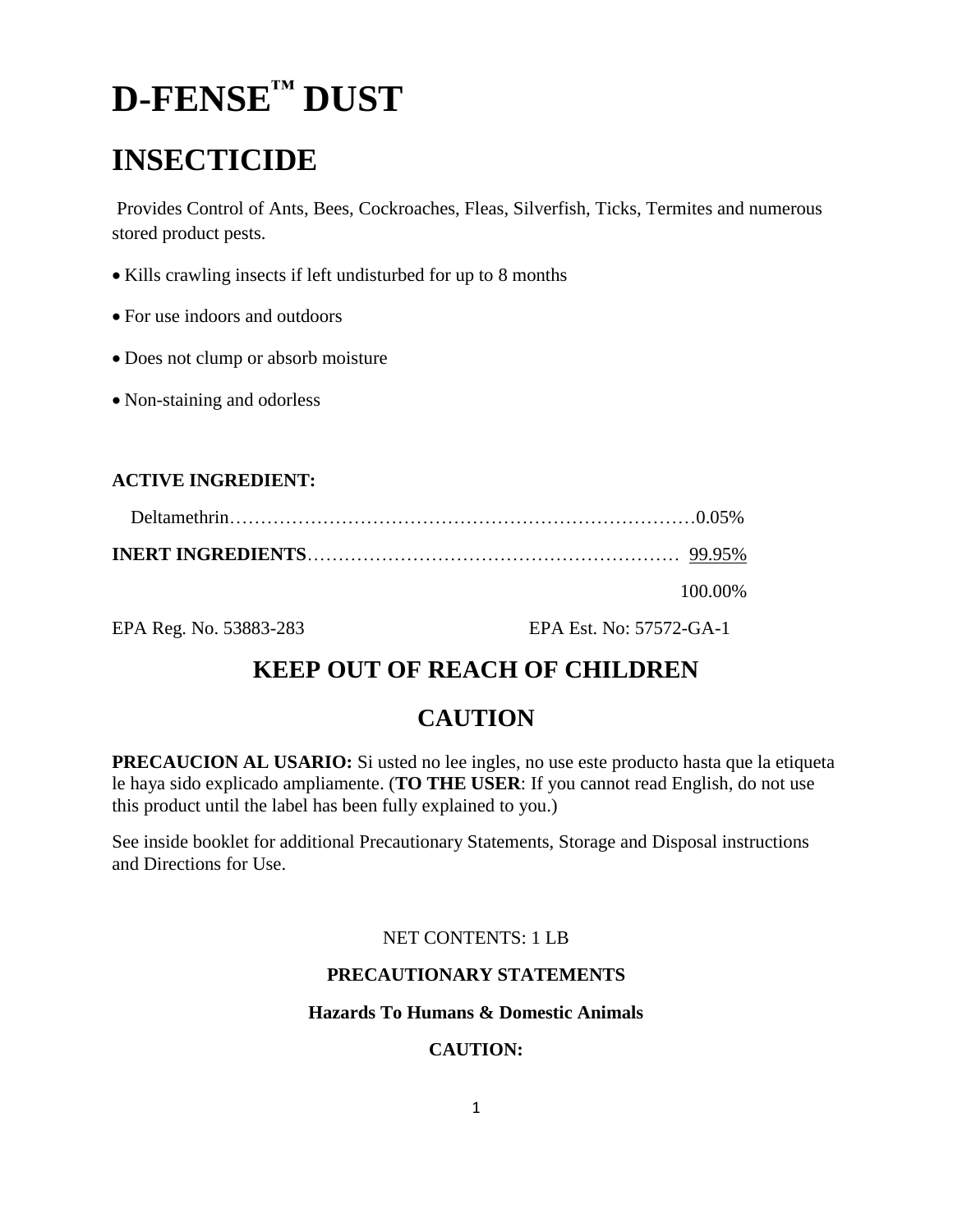Causes moderate eye irritation. Avoid contact with eyes, skin or clothing. Wash thoroughly with soap and water after handling and before eating, drinking, chewing gum, using tobacco or using the toilet.

| <b>FIRST AID</b>       |                                                                                                                                                                                                                                                   |
|------------------------|---------------------------------------------------------------------------------------------------------------------------------------------------------------------------------------------------------------------------------------------------|
| If on Skin:            | Take off contaminated clothing.                                                                                                                                                                                                                   |
|                        | Rinse skin immediately with plenty of water for 15-20 minutes.                                                                                                                                                                                    |
|                        | Call a poison control center or doctor for treatment advice.                                                                                                                                                                                      |
| If in eyes:            | Hold eye open and rinse slowly and gently with water for 15-20 minutes.                                                                                                                                                                           |
|                        | Remove contact lenses if present, after the first 5 minutes, then continue<br>rinsing eye.                                                                                                                                                        |
|                        | Call a poison control center or doctor for treatment advice.                                                                                                                                                                                      |
| <b>HOT LINE NUMBER</b> |                                                                                                                                                                                                                                                   |
|                        | Have the product container or label with you when calling a poison control center or<br>doctor, or going for treatment. You may also contact SafetyCall <sup>®</sup> International (866)<br>897-8050 for emergency medical treatment information. |

#### **ENVIRONMENTAL HAZARDS**

This product is extremely toxic to fish and aquatic invertebrates. To protect the environment, do not allow pesticide to enter or run off into storm drains, drainage ditches, gutters or surface waters.

Applying this product in calm weather when rain is not predicted for the next 24 hours will help to ensure that wind or rain does not blow or wash pesticide off the treatment area.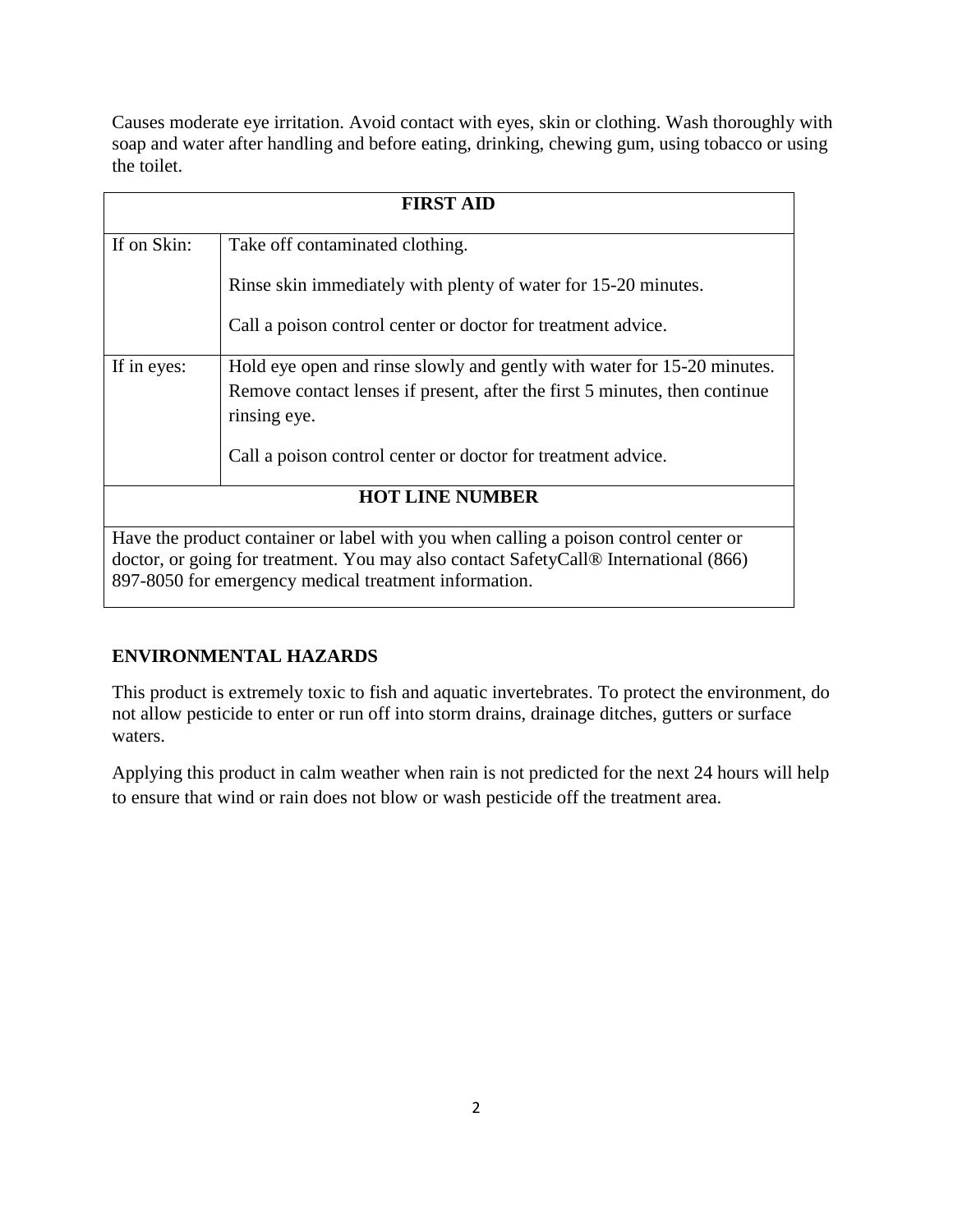#### **DIRECTIONS FOR USE**

It is a violation of Federal Law to use this product in a manner inconsistent with its labeling.

IMPORTANT: Read the entire Directions for Use, Precautions and Disclaimer of Warranties before using this product.

#### **STORAGE AND DISPOSAL**

**PROHIBITIONS:** Do not contaminate water, food, or feed by storage or disposal. Do not reuse empty container.

**PESTICIDE STORAGE:** Mix only as needed. Do not store diluted material. Do not store near food or feed. In case of spill on floor or paved surfaces, sweep up and remove to chemical waste storage area until proper disposal can be made.

**PESTICIDE DISPOSAL:** Wastes resulting from the use of this product may be disposed of on site or at an approved waste disposal facility.

**CONTAINER DISPOSAL(1 lb container): Non-refillable container.** Do not reuse or refill this container. Triple rinse as follows: Empty the remaining contents into application equipment or a mix tank. Fill the container ¼ full with water and recap. Shake for 10 seconds. Pour rinsate into application equipment or a mix tank or store for later use or disposal. Drain for 10 seconds after the flow begins to drip. Repeat this procedure two more times. Offer for recycling, if available. If recycling is not available; then dispose of container in a sanitary landfill or if allowed by State and local authorities, by burning. If burned, stay out of smoke.

Not for use on plants being grown for sale or other commercial use, or for commercial seed production, or for research purposes. For use on plants intended for aesthetic purposes or climatic modification and being grown in interior plantscapes, ornamental gardens or parks, or on golf courses or lawns and grounds.

#### **PRODUCT INFORMATION**

D-FENSE DUST is a ready-to-use insecticide dust which exhibits effective knockdown and residual control against the pests listed when used according to label directions.

D-FENSE DUST can be used for residual pest control in and on buildings and structures and their immediate surroundings.

Do not use in aircraft cabins.

Permitted areas of use include but are not limited to: Aircraft, animal quarters/ kennels, apartment buildings, bakeries, breweries, buses, canneries, cafeterias, dairies, food/feed manufacturing, processing and service establishments, greenhouses (non-commercial), grocery stores and supermarkets, industrial buildings and installations, laboratories, mausoleums, meat slaughtering and packing plants, recreational vehicles, nursing homes/day care centers, rail cars, restaurants, schools, sewers and underground tunnels, stores and institutions, supermarkets, telecommunication conduits, theatres, trucks/trailers, utility vaults and conduits, vessels, warehouses and zoos.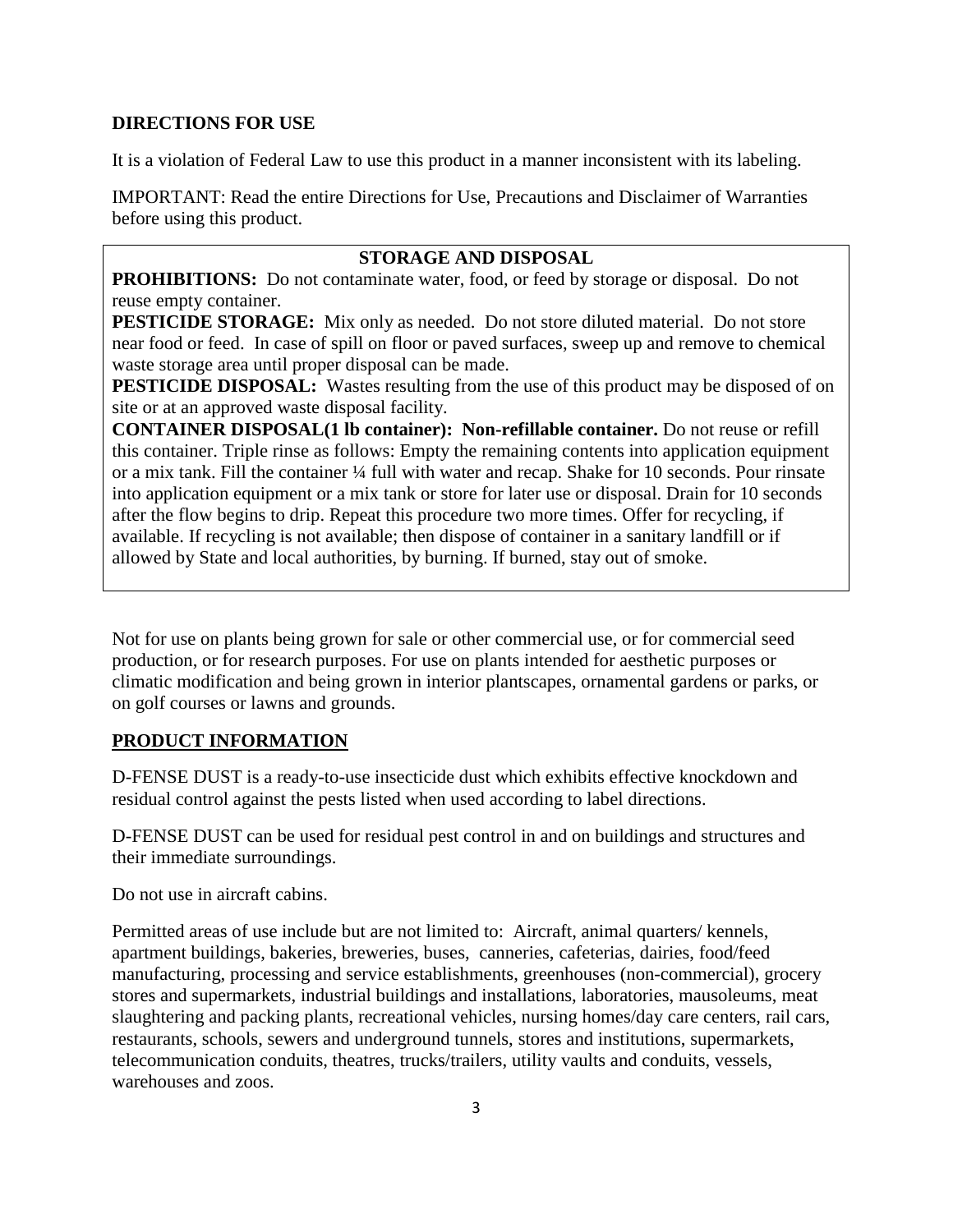D-FENSE DUST is intended for applications with hand or power duster, with a paint brush or equivalent means, to hiding and runway areas and other places where insects are found. In living areas, make applications in such a manner as to avoid depositions on exposed surfaces or introducing material into the air.

In the home, all the food processing surfaces and utensils should be covered during treatment or thoroughly washed before use. Exposed food should remain covered or be removed.

To apply insecticide directly into cracks and crevices, use a bulbous duster or suitable equipment. Apply lightly and uniformly to infested area. Pay particular attention to cracks and crevices; service ducts; false floors and ceilings; wall voids; around electrical and telephone fittings and equipment; around water and sewer pipes; under and behind cabinets, refrigerators and sinks; around windows and doorframes; along baseboards; in attics and crawl spaces. The amount to be applied will vary with the site but should usually be in the range of 2-3 grams of D-FENSE DUST per square yard (or 0.5 lbs per 1000 square feet).

#### **INDOOR USE**

#### **FOOD/FEED HANDLING ESTABLISHMENT APPLICATIONS**

D-FENSE DUST applications are permitted in both food/feed and non-food areas of food/feed handling establishments as a general surface, spot, or crack and crevice treatment. Food/feed handling establishments are defined as places other than private residences in which exposed food/feed is held, processed, prepared or served. Included also are areas for receiving, storing, packing (canning, bottling, wrapping, boxing), preparing, edible waste storage and enclosed processing systems (mills, dairies, edible oils, syrups) of food. Serving areas where food is exposed and the facility is in operation are also considered food areas.

**Non-Food/Non-Feed Areas:** Examples of non-food/non-feed areas include garbage rooms. lavatories, floor drains (to sewers), entries and vestibules, offices, locker rooms, machine rooms, boiler rooms, mop closets and storage (after packaging, canning or bottling).

**General Surface Application:** Do not apply as a general surface application in the food/feed handling areas of the facility, when the facility is in operation or foods are exposed. Do not apply directly to food products. Cover or remove all food processing and/or handling equipment during application. After application in food processing plants, bakeries, cafeterias and similar facilities, wash all equipment, benches, shelving and other surfaces which food will contact. Clean food handling or processing equipment and thoroughly rinse with clean, fresh water.

**Spot, Crack and Crevice Application:** Spot and/or Crevice applications may be made while the facility is in operation provided exposed food is covered or removed from area being treated prior to application. Do not apply directly to food or food handling surfaces.

D-FENSE DUST may also be applied as a void treatment using suitable equipment, as mentioned above, including Actisol® DPA equipment. Be sure to thoroughly treat service ducts, false floors and ceilings, wall voids, attics and crawl spaces. The amount of dust to be applied will vary with the site but should usually be in the range of 2-3 grams per square yard (or 0.5 lbs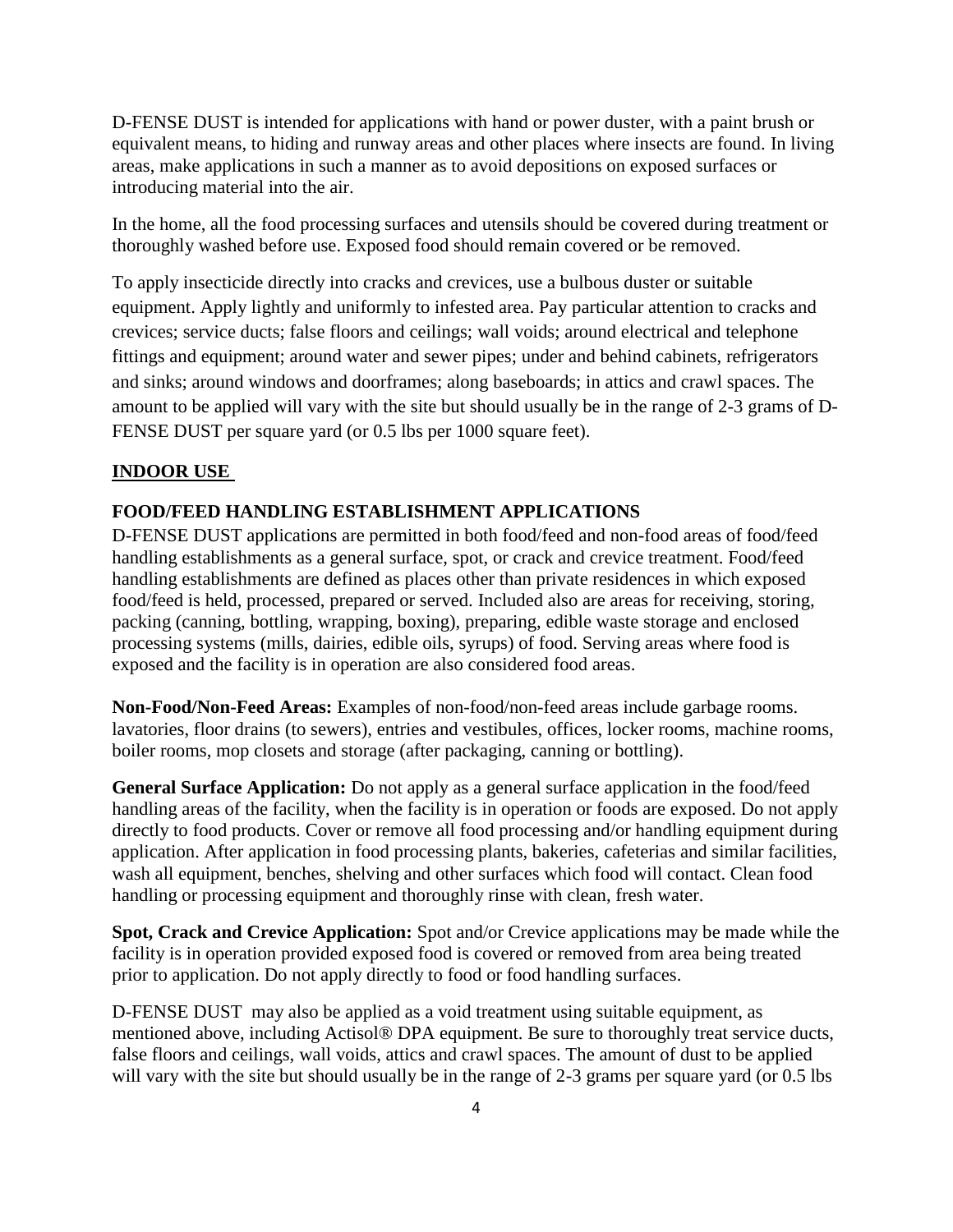per 1000 square feet). Dust applications should be made in a manner to avoid deposits in exposed surfaces introducing the material in the air.

**ANTS, BOXELDER BUGS, COCKROACHES (INCLUDING BOTH RESISTANT AND NON-RESISTANT STRAINS), CRICKETS, FLEAS, FIREBRATS AND SILVERFISH:** Apply D-FENSE DUST thoroughly to all areas where these pests crawl and hide, especially in those areas described above. For ants, apply to ant trails, around doors and windows and other places where ants enter premises.

**TERMITES\*, CARPENTER ANTS AND CARPENTER BEES:** Apply to voids or channels in damaged wooden members of a structure; to cracks, spaces or bearing joints between wooden members of a structure; or between such members and the foundation; and in locations vulnerable to termite attack. Drilling may be necessary prior to applying D-FENSE DUST in these locations, but it must be recognized that such drilling and treating of timber in a particular location may not result in complete coverage of infested and vulnerable voids or galleries. Drilling directly overhead with subsequent application of D-FENSE DUST should be avoided. D-FENSE DUST can be applied in attics and crawl spaces to prevent entry of drywood and formosan termites at a rate of 0.5 lb per 1000 square feet of floor area. In these treatments, all vents and blowers should be closed. Inspect at 6 months and one year to ensure that colony has been killed. Retreat if necessary.

**\*For subterranean termites the purpose of such applications of D-FENSE DUST is to kill workers or winged forms which may be present in the treated channels at the time of treatment. Such applications are not a substitute for mechanical adulteration, soil treatment or foundation treatment but merely a supplement. For active termite infestations, get a professional termite inspection. Such applications are not a substitute for mechanical alteration, soil treatment or foundation treatment but merely a supplement. This supplemental treatment can be particularly supportive of new construction.**

**CENTIPEDES, GROUND BEETLES, MILLIPEDES, SCORPIONS, SPIDERS AND SOWBUGS:** Apply D-FENSE DUST along and behind baseboards, to window and door frames, corners, pipes, storage locations, attics, crawl spaces and other areas in which these pests may enter or crawl.

**WASPS AND BEES:** It is generally advisable to treat wasp and bee nests in the evening when insects are less active and have returned to the nest. Wear protective clothing if deemed necessary to avoid stings. Using hand or power duster or other suitable means, with extension tubes if necessary, and thoroughly dust nest, entrance and surrounding areas where insects alight. Nests in wall voids can be located by listening with your ear against the wall. Drill a hole in the area, blow dust in and reseal. For ground wasps, dust entrance and surrounding areas. For best results check nests carefully one or two days after treatment to ensure complete kill, then remove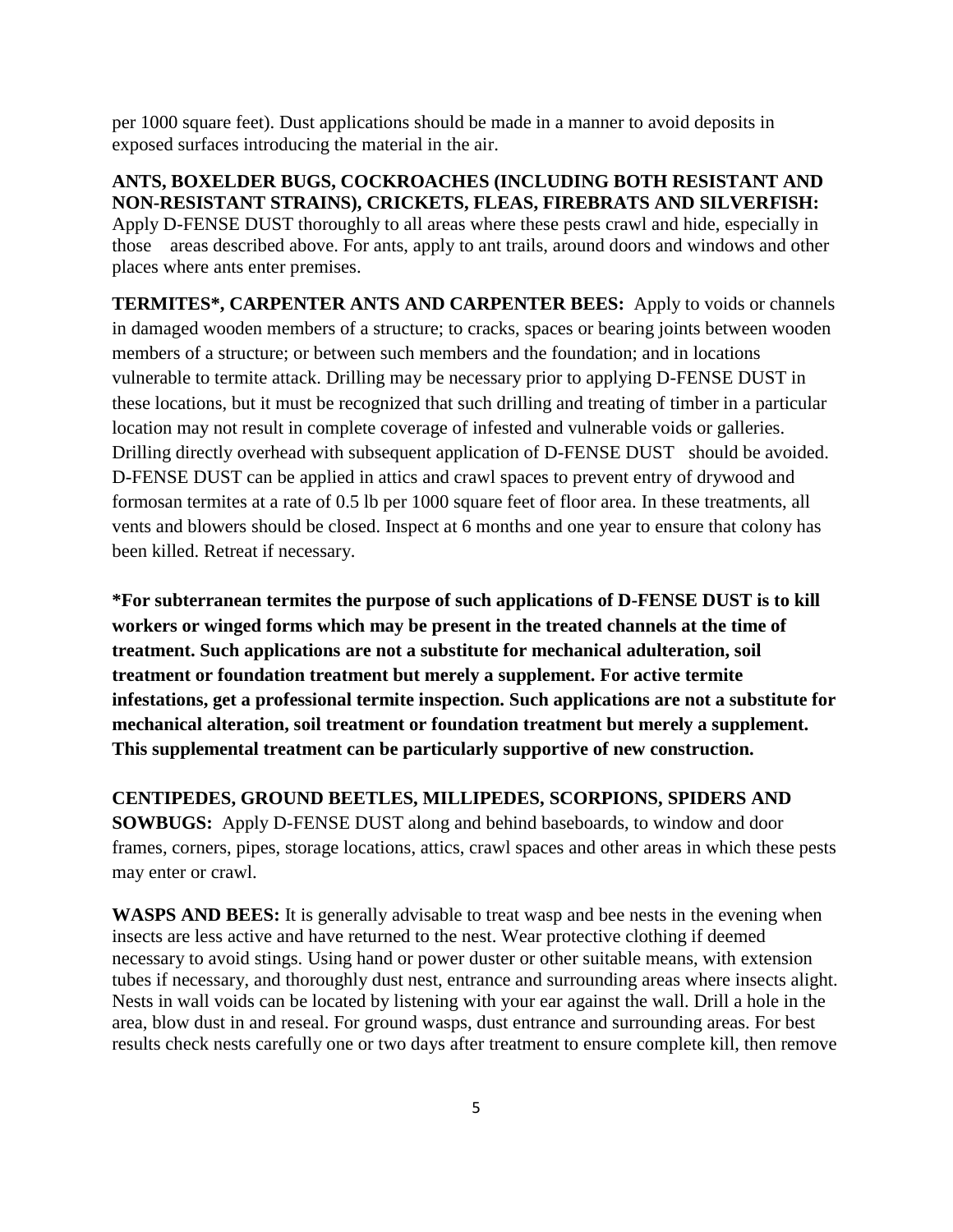and destroy nest to prevent emergence of newly-hatched insects. If removal is not feasible, retreat the nest, if necessary. Do not use this product to treat overhead nests.

**WEBBING CLOTHES MOTHS:** Use D-FENSE DUST as a crack and crevice treatment in closets and other storage areas where these pests are found. This is an adjunct treatment and will not control moth larvae already on the clothes. DO NOT apply this product directly to clothing.

**CARPET BEETLES (BLACK, FURNITURE, COMMON AND VARIED):** Dust where these insects are found, for example: on and under edges of floor coverings, around baseboards, under rugs and furniture, and in closets. In residential areas do not apply as a broadcast application to floors or floor coverings.

**BEDBUGS:** Apply D-FENSE DUST thoroughly to all areas where these pests are typically found including: folds and tufts of mattresses, coils of springs, cracks and hollow posts of bed frames, upholstery of chairs and sofas, picture frame moldings and all cracks and crevices in the room should be treated. Allow powder to remain in contact with folds and tufts of mattresses, chair and sofa upholstery for 4-6 hours, then thoroughly vacuum these treated areas, dispose of vacuum bag and place clean linens on bed. Also vacuum treated areas that will come into direct contact with humans and pets.

**STORED PANTRY & PRODUCT PESTS:** To aid in the control of the exposed stages of: cadelles, cheese mites, cigarette beetles, confused flour beetles, dark meal worms, dermestid, drugstore beetles, grain mites, granary weevils, lesser grain borers, lesser mealworms, merchant grain beetles, red flour beetles, rice weevils, rusty grain beetles, saw-toothed grain beetles, spider beetles, tobacco moths, yellowmeal worms, warehouse moths, Indian meal and Mediterranean flour.

#### **FOOD PROCESSING PESTS**

(Same crawling & flying pests listed as in Pantry & Stored Product Pests – above) and Fruit flies, Phorid flies and Sciarid flies.

Clean up waste materials, dust, dirt and other debris. Thoroughly treat floors, walls and other surfaces in storage and handling areas. Apply dust in cracks and crevices, behind and under cupboards, and other difficult to reach areas where insects may hide. DO NOT apply directly on food/feed, utensils or on areas where food/feed is stored.

#### **ORNAMENTAL PLANT PESTS**

For the control of: aphids, Leafrollers ,beet armyworms,orange tortrix, blister beetles ,periodical cicada, boxelder bugs, plant bugs, certain leafminers (Boxwood, Holly, Oak, Spruce Needle), rose chafer, elm leaf beetle, rose midges, flea beetles, rose slugs, Japanese beetle, tent caterpillars, leafhoppers, thrips, weevils.

**SHRUBS AND ORNAMENTALS:** Apply when insects or their damage first appear and repeat at weekly intervals or as necessary. Apply 8 ounces per 1000 square feet; or thoroughly apply to place a thin layer of dust on both upper and lower sides of leaves, stems and flowers.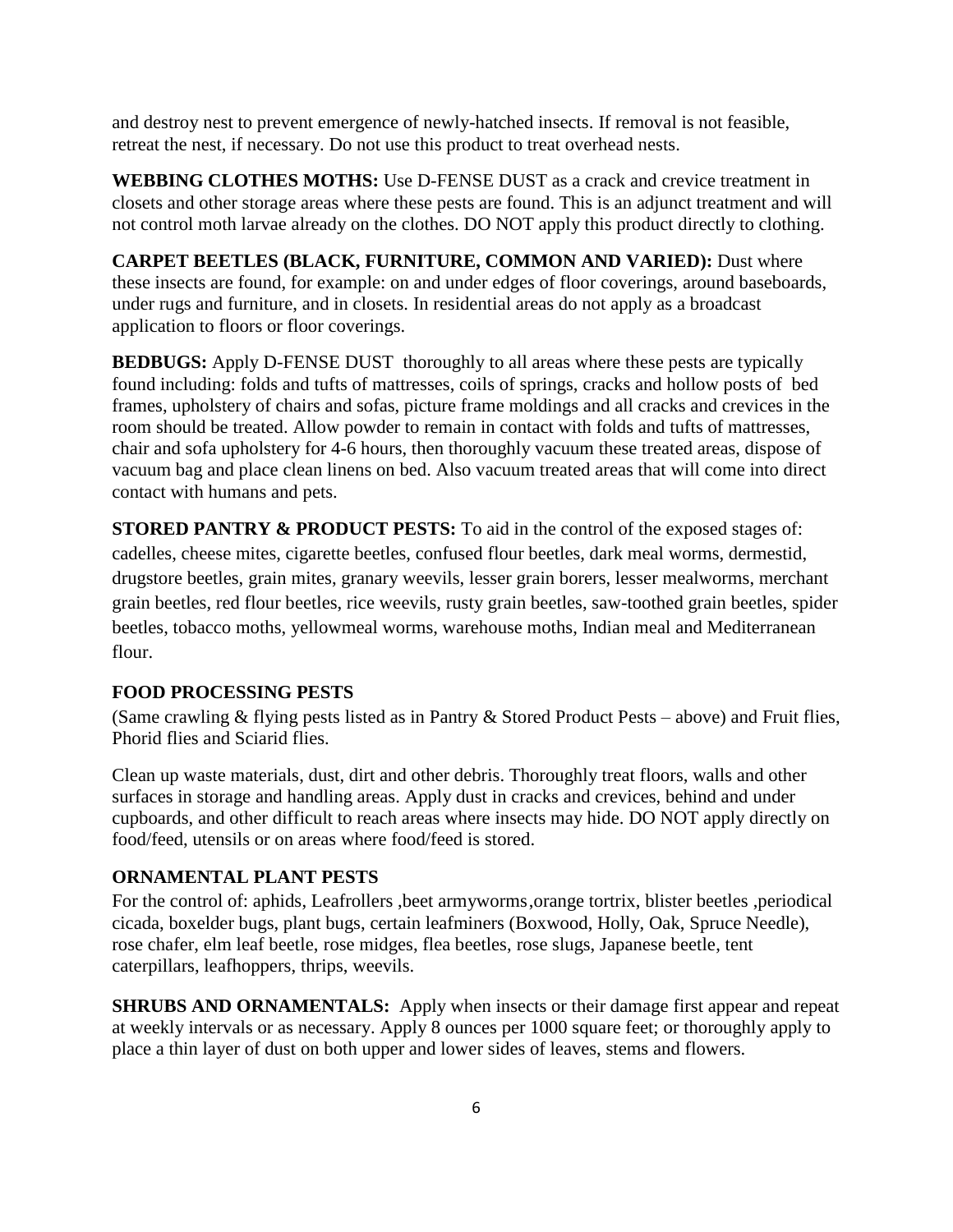**ROSES, PETUNIAS, CHRYSANTHEMUMS, GERANIUMS, CARNATIONS AND OTHER RELATED FLOWERS:** To control many leaf and flower chewing insects, apply as soon as the insect appears and repeat at 7 day intervals or as long as insects continue to appear. Apply a thin layer of dust on both upper and lower sides of leaves, stems and flowers.

#### **OUTDOOR USE**

**PERIMETER TREATMENT:** Use D-FENSE DUST as a residual treatment for control of ants, bees, centipedes, cockroaches, crickets, firebrats, fleas, ground beetles, millipedes, scorpions, silverfish, slugs, sowbugs, spiders, ticks and wasps. Make a residual treatment around windows and doors, porches, screens, eaves, patios, garages, under stairways in crawl spaces and other areas where pests hide. To help prevent the invasion of buildings and structures by these pests, apply thoroughly and uniformly to the foundation and crawl spaces where pests are active and may find entrance.

**SEWER TREATMENT:** Cockroach infestations in sanitary sewers may be treated with D-FENSE DUST to provide quick knockdown and short-term population suppression. When treating sewers, one manhole per 200 linear feet should be treated. Treatments are made by removing the manhole cover and replacing with a disc of plywood bored to receive the typical flexible hose from portable or truck-mounted ventilating equipment. Apply 1-2 ounces of dust into the ventilating air to be dispersed quickly and thoroughly through the system.

**TELECOMMUNICATION TREATMENT:** Apply D-FENSE DUST into telecommunication conduits, cracks and crevices, junction boxes, etc. using suitable application equipment (such as Actisol® DPA Duster, or other types of application equipment capable of applying the proper amount). The amount of D-FENSE DUST to be applied will vary, but should usually be approximately 1 gram of dust per cubic foot of conduit. [To calculate cubic feet, use the following equation: ( $\Pi$  x radius2 of the conduit x length of the conduit. NOTE: radius = one-half the diameter. Example: 500 linear feet of a 4" ( $12" = 1$  foot; therefore, 0.33 ft) conduit = 3.14 x  $(0.17 \text{ ft} \times 0.17 \text{ ft}) \times 500 \text{ ft} = 45.39 \text{ cubic feet}.$ 

D-FENSE DUST can be used in areas showing signs of active termite infestations, such as underground telecommunication cable conduits, electrical cable conduits, junction boxes and manholes. Apply dust through suitable application equipment (such as the Actisol® DPA Duster that is capable of delivering particles suspended in a low pressure air system). Applications should be made from both ends of a run of open conduit in cases where breakdown in the conduit is suspected. D-FENSE DUST can also be applied directly to the interior of the conduits after cables have been installed. Apply at the rate of 1 gram of dust per cubic foot of conduit using equipment (i.e., Actisol® DPA Duster) that is capable of delivering particles suspended in a low pressure air system.

**FIRE ANTS:** Evenly sprinkle one tablespoon (approximately  $\frac{1}{2}$  oz.) of D-FENSE DUST over the top of each mound. Do not water in or disturb the mound. Apply when temperatures are between 65° and 80° F. Allow 3 to 4 days for maximum control, then repeat as necessary. Do not use food utensils, such as a teaspoon or measuring cups, for food after use with pesticides.